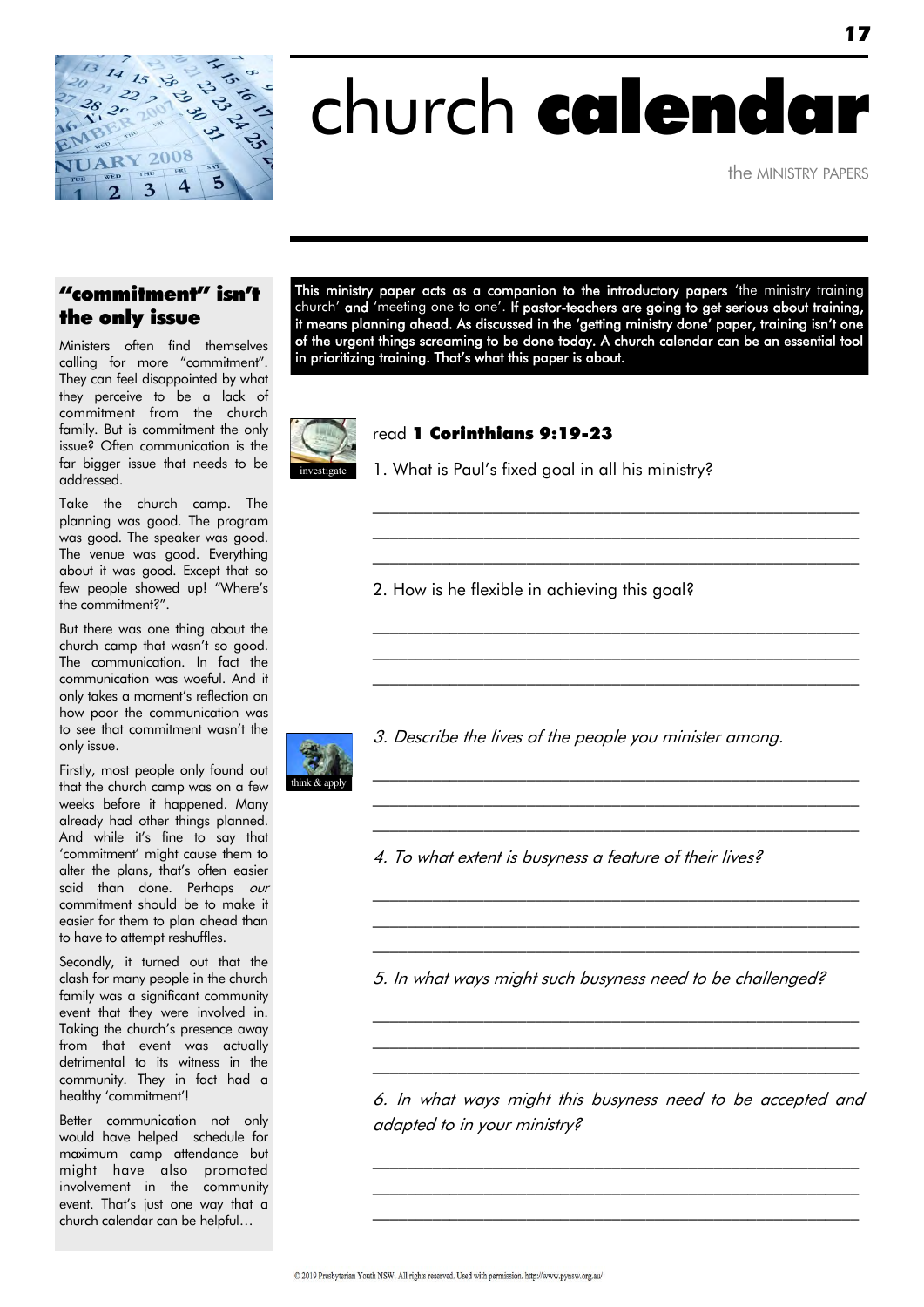## training = communication

The purpose of the MINISTRY PAPERS is to promote training in the local church. The 'getting ministry done' paper emphasized that **training = time**: training is not a priority in your ministry until it"s a priority in your diary. The principle behind this 'church calendar' paper is that **training = communication.** For training to happen, everyone needs to be on the same page.



The introduction on page 1 highlighted the most obvious benefit of developing a church calendar: people will actually know when things are on! Clashes can be avoided, people can plan ahead, etc. But that"s really only the beginning of the benefits. Here are a few others to think through:

#### priorities

the process of putting the calendar together will force you (and the whole church leadership) to ask what the priorities are for the coming year. Is the focus a strengthening one for the church perhaps? Or an outreach focus? You probably want both those things and more. But having a sense of the greatest immediate priority can be helpful. You might even decide on a theme that holds the year together (e.g. "improve your serve" for a year focused on training and equipping.

#### planning

with a sense of the big picture need/priority/theme for the coming year you are in a position to plan various aspects of the year accordingly. Most importantly, you"ll be able to develop a preaching program for the year that best serves that overall goal.

#### focus

churches often simply have too much on. Ministry teams get stretched. People can easily feel that they can't possibly get to everything, so it's easier to just go to nothing. Developing a calendar will help you to plan a few well chosen events that serve the overall focus for the year (see sidebar).

#### co-ordination

developing the calendar will require participation from all ministries in the church. Plotting all the key dates from each ministry will ensure clashes are avoided. Further, working together towards the theme for the year can bring unity and purpose to all the ministries of the church.

#### shape

the process of developing a calendar will help you get a sense of shape to the year. A year of mission for example may start with a focus on prayer, equipping and motivation for mission in terms 1 & 2, some concentrated mission activity in term 3, and a newcomers course in term 4. Getting this big picture of the flow of the year can greatly help with scheduling

#### time

while there is time required in the development of the calendar, it will pay you back many times over in the coming year. Planning on the run from week to week takes a lot more time than an intensive one-off effort, and can never be as effective. As you enjoy the clarity of knowing what is happening week to week, significant time becomes available for training.

#### communication

the clear communication made possible by the calendar promotes training across all ministries. A church that is scrambling along from week to week in survival mode will find it hard to ever prioritise training. Planning is very much the fore-runner to training. The calendar gives you that platform.



#### an eventful year?

It's easy to assume, when thinking about putting together a church calendar, that we"re talking primarily about events. But there's a big difference between an eventful year and a year that"s just full of events!

Don"t make "events" the focus of your planning. We too quickly assume that "events" are the way to achieve our goals. For example, a year of outreach focus might start with an intensive evangelism training course, right? Maybe not. It might end up making everyone so busy that they neglect relationships with the unbelieving friends you're training them to reach!

Make the focus of your planning your week by week core life as a church: Sunday gatherings and small groups. So in the example above, think through how evangelism training could be built into those core activities. A term of preaching and small group bible studies on evangelism training may have a greater impact than an additional course attended by a few. Remembering the equipping dimension of our preaching ministry of the Word (Eph 4:12) may open up new thoughts about what can be achieved through it.

The biggest "events" on the calendar are the ones that happen week in week out. Think about the advantages of this approach. Not only will it help ensure that our lives don"t become too busy and removed from the community we live in, it will also maximize the number of people who receive the training.

That"s not to say there"ll be no 'extra' events on the church calendar. But it will mean there"ll be fewer well chosen events that are there for a reason. In developing a church calendar, remember that we want people to be at church and small group each week, and involved in serving in some sort of ministry, but not so busy with church that they can"t be involved in the community.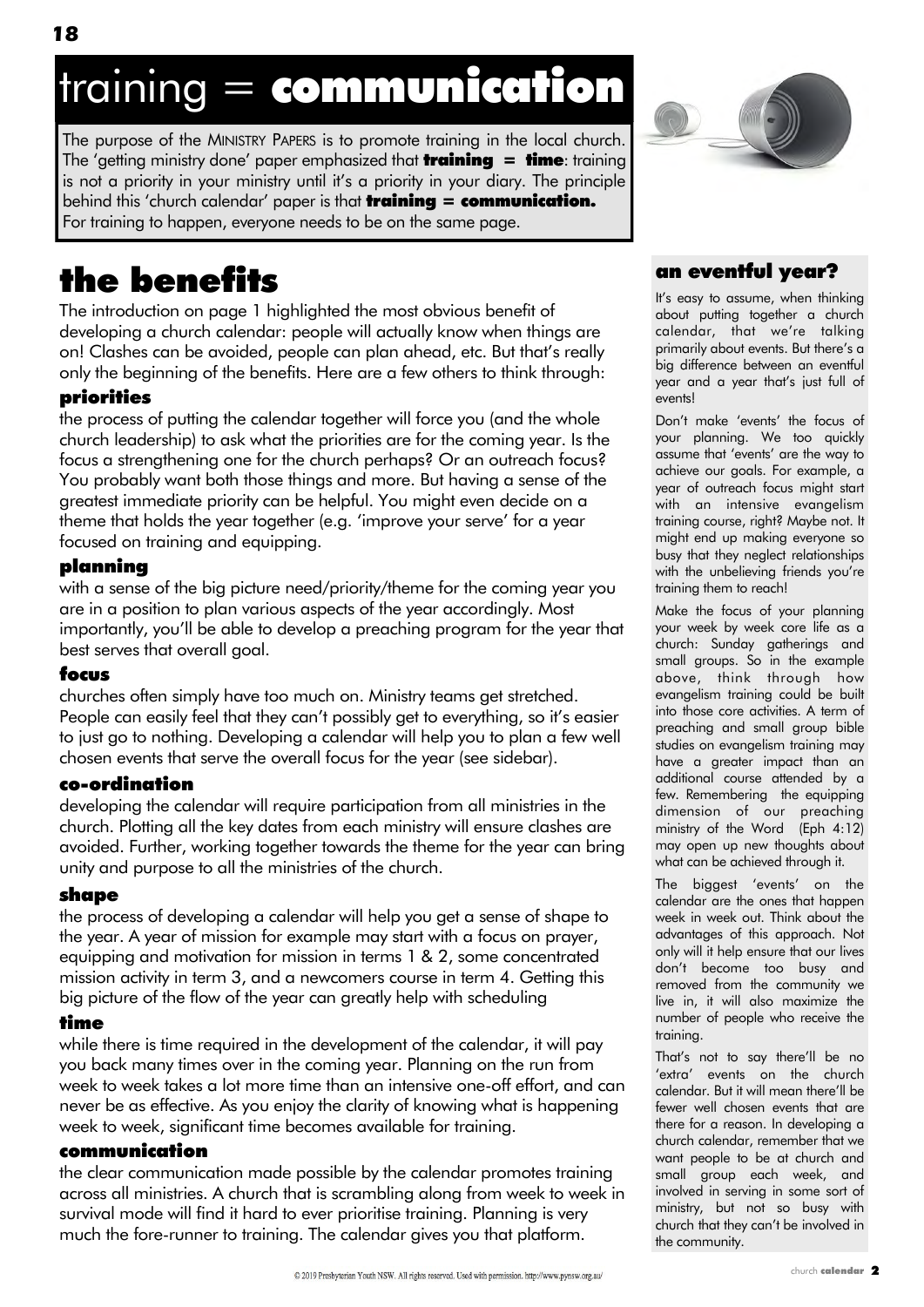

#### planning to plan

Planning to plan was discussed in the 'getting ministry done' paper and it"s very much worth repeating here. The old saying that if you're ever going to plan, you need to plan to plan. It's true. You need to set aside, for example, 15 minutes a day, an hour a week, a day a quarter, a week a year... to PLAN.

Everything you do every other minute, hour, day, week etc will be so much more effective if you plan to plan and stick to the plan. Planning and training are never the urgent things screaming at us from day to day. Unless we make them an appointment in our diary they simply won't happen.

One of the first things we should schedule in our own diaries for the coming year is planning time. And if we don"t plan for a significant block of time to produce a church calendar, it will either not happen, or be poorly thought through and so a hindrance rather than a help to effective ministry of the gospel.

The goal of a church calendar, isn't just producing a publication but casting a vision. So *quality* time needs to be set aside for it (i.e. don"t attempt to produce it during a peak time of activity). And because the goal is a comprehensive plan that implements that vision, there will be a significant quantity of time needed too. From the preaching program through to implications for all ministries, there is not only a lot of planning to do but a lot of communication needed.

Think in terms of at least one week devoted to the detail of the planning. It may need to happen in October or certainly by November in order to get a calendar in the hands (and on the walls) of the church family by December. The church leadership need to have decided upon an overall theme/ priority for the year before that planning week, and there"ll need to be time for feedback and checking from all ministries after it. The rest of this page offers a step by step process for producing the calendar.

### measure twice cut once

"Measure twice and cut once". It applies not just to carpentry but to many aspects of ministry. A church calendar where things often end up cancelled or moved is worse than not having one at all. People need to be confident in it. Of course, some circumstances might require an adjustment. But careful planning will make that the exception not the rule.

### the process

Below is a step-by step guide for putting a church calendar together (a sample month is shown on page 4). If you want this to be the default wall calendar for everyone in your church family, it"s a good idea to distribute it before Christmas. A 13 month calendar distributed at the end of November is probably the best option. That means the planning work should start in October. In reality, if you don"t do it then, the busyness of the end of the year and Christmas will mean it doesn't happen at all. And if you"re someone who likes to use January for planning, consider the great advantages of already having the shape of the year and a preaching program in place. You"ll be able to get up and running in the new year, straight into bible study writing etc.

- 1. Leadership assess, with input from all ministries, the greatest need/priority for the coming year and develop a theme and shape (as discussed on page 2).
- 2. Develop a preaching program for the year that will serve that aim: what biblical books will you cover as the heart of the program? will any topical talks be needed? Will any Sundays have a special stand out function?
- 3. Communicate the information from the above two points to all ministries of the church and gather further input in terms of their key plans/dates/events.
- 4. Grab a template calendar for the coming year and plot:
	- key dates from all the ministries (point 3). Depending on the size of the church you will have to determine what level of detail goes on the general calendar that everyone gets—and what detail can be left off and communicated through other channels)
	- key "annual" corporate dates that affect everyone: e.g. Christmas & Easter, AGM, etc
	- key 'one-off' corporate dates (in accordance with theme)
	- key meetings such as leadership team and management committee—while they don't directly affect everyone, it"s good for everyone to know when they"re on.
	- key community dates that you want to avoid clashing with (or be involved in)
- 5. Step 4 will usually highlight either direct clashes or over-busy "clusters" in the schedule. Another round of communication with ministries will then be needed to resolve clashes and gain a more even spread of activity.
- 6. After step 5 you should now be able to produce a draft. Distribute the draft and even consider displaying it on a Sunday. Many eyes can be helpful in spotting potential planning/timing issues.
- 7. The final step before distribution is formatting. A key issue there is distinguishing key events from more routine ones (e.g. with a picture).



#### term by term

We need to plan with the many families involved (or that we want involved) in our church in mind. Life for families has a "term rhythm" and it"s helpful if the shape of the church year is in harmony with that rhythm. Consider having a term by term "shape" to the year. Preaching series could follow a term pattern. And with the calendar already outlining the broad shape, you can then set aside some time late each term to plan for the coming term (bible studies, music program, roster, newsletter, etc).